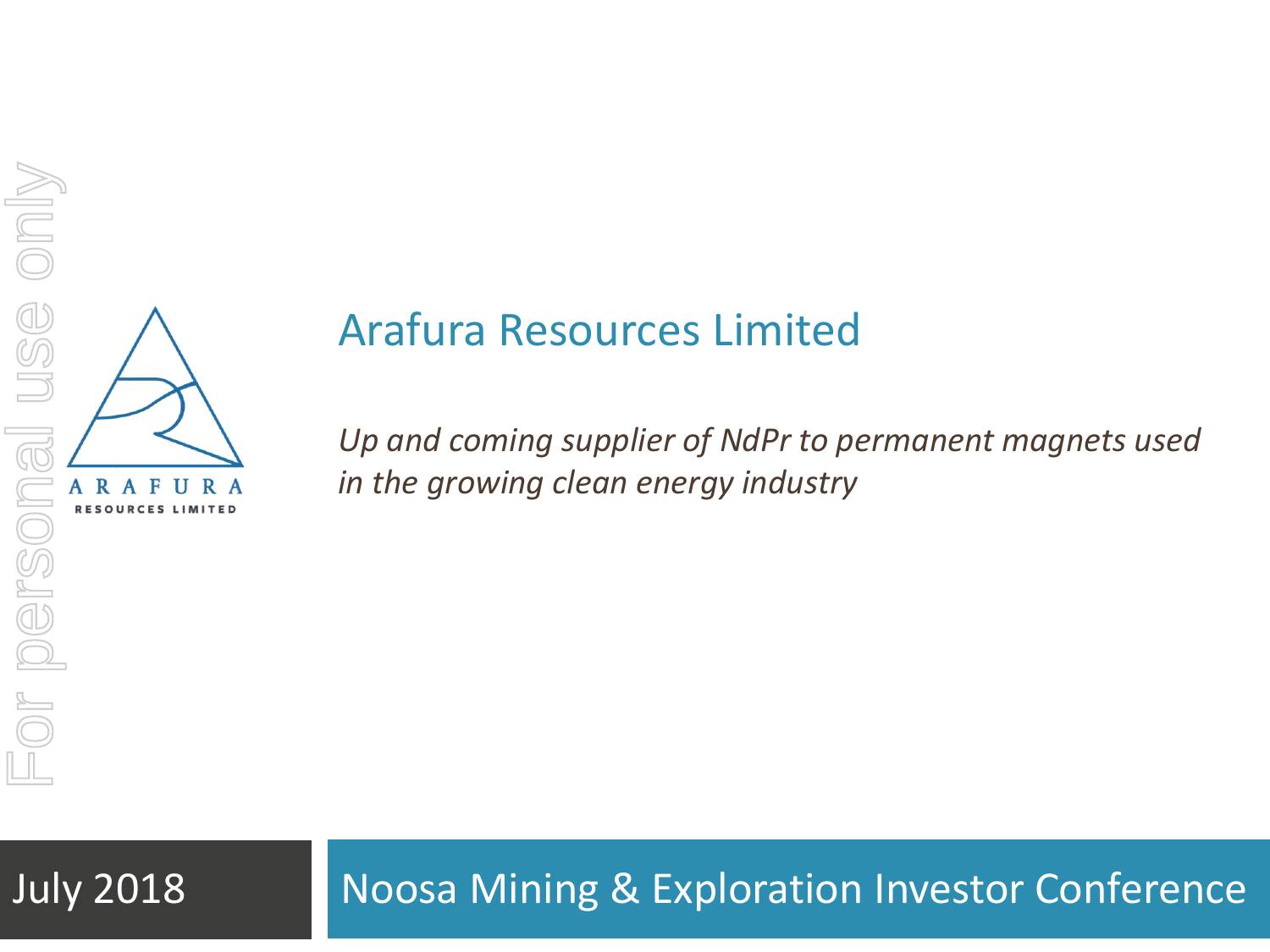## Disclaimer

### **Important Notice**

This presentation has been prepared by Arafura Resources Limited (**Arafura Resources**). It is of a summary form only and therefore contains general background information which may not be complete. It should be read in conjunction with and full review made of Arafura Resources' disclosures and releases lodged with the Australian Securities Exchange (**ASX**) and available at [www.asx.com.au.](http://www.asx.com.au/)

This presentation contains certain statements which may constitute "forward-looking statements." Such statements are only expectations or beliefs and are subject to  $\overline{\phantom{a}}$  inherent risks and uncertainties which could cause actual values, results or performance achievements to differ materially from those expressed or implied in this presentation. No representation or warranty, express or implied is made by Arafura Resources that any forward-looking statement contained in this presentation will occur, be achieved or prove to be correct. You are cautioned against relying upon any forward-looking statement. Except for statutory liability which cannot be excluded, each of Arafura Resources and its related body corporates and their officers, employees and advisers expressly disclaims any responsibility for the accuracy or completeness of the material contained in this presentation and excludes all liability whatsoever (including in negligence) for any loss or damage which may be suffered  $\frac{b}{v}$ any person as a consequence of any information in this presentation or any error in it or omission from it. Arafura Resources accepts no responsibility to update any person regarding any inaccuracy, omission or change in information in this presentation or any other information made available to a person, nor any obligation to furnish the person with any further information. For Personal use of this information of the Huss Control of the Huss Control of the Huss Control of the Huss Control of the Huss Control of the Huss Control of the Huss Control of the Huss Control of the Huss Control of th

This presentation does not constitute an offer of any securities in Arafura Resources, in any jurisdiction, nor an invitation to apply for such securities, in any jurisdiction. This presentation does not provide investment advice or financial product advice. You should obtain professional advice and carry out your own independent investigations and assessment of the information in this presentation (including any assumptions) before acting.

Information in this presentation which is attributed to a third-party source has not been checked or verified by Arafura Resources.

 $\blacktriangleright$ The information in this presentation that relates to Exploration Results or Mineral Resources is based on information compiled by Mr Kelvin Hussey BSc (Hons). Mr Hussey is a Member of the Australian Institute of Geoscientists and he has sufficient experience which is relevant to the style of mineralisation and type of deposit under consideration and to the activity which he is undertaking to qualify as a Competent Person as defined in the 2012 Edition of the "Australasian Code for Reporting of Exploration Results, Mineral Resources and Ore Reserves (The JORC Code)". Mr Hussey consents to the inclusion in this presentation of the matters based on his information in the form and context in which it appears.

Mr Hussey is a full-time employee of Arafura Resources.

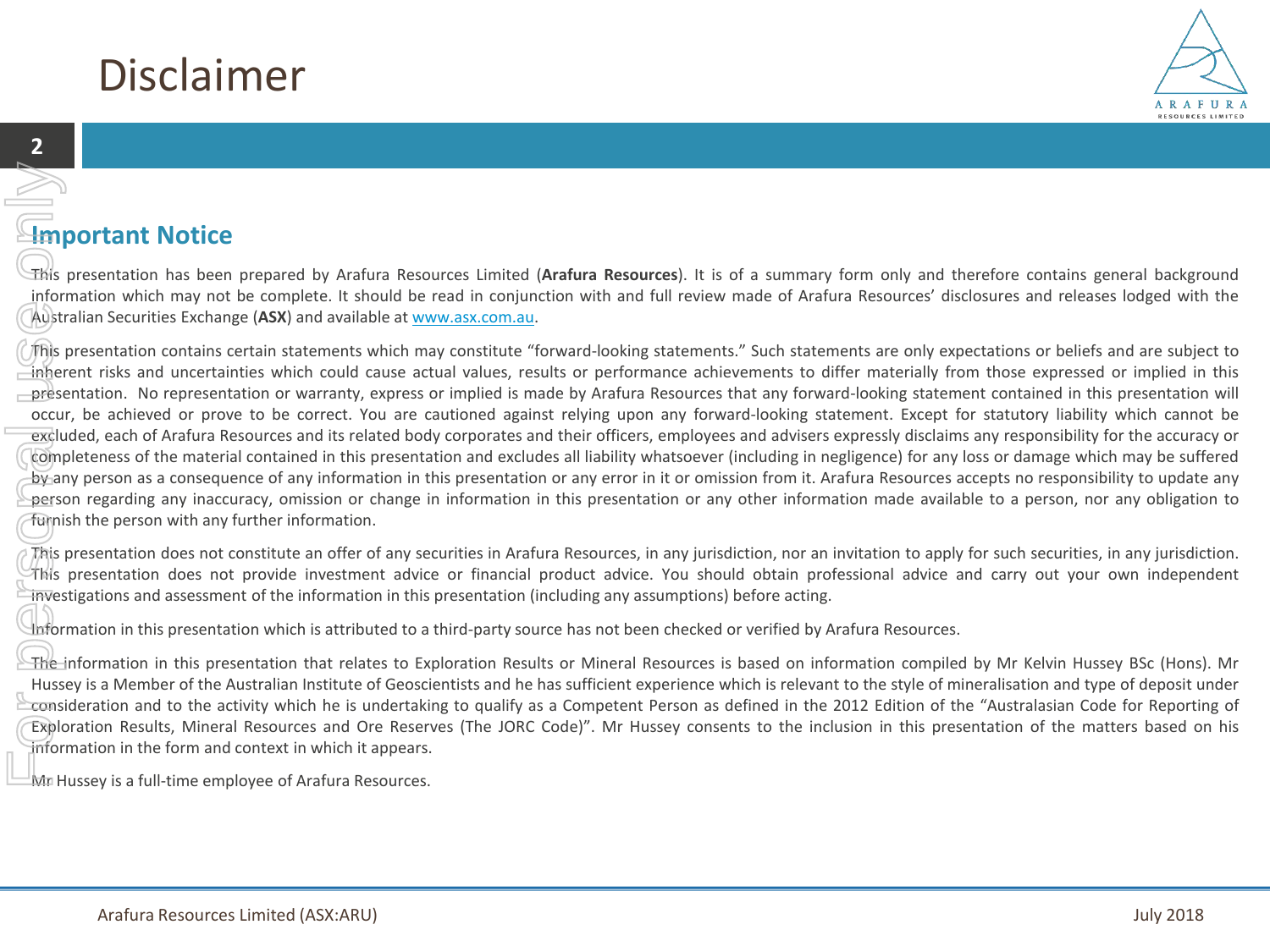# Company Snapshot

- ASX listed company developing the **Nolans Rare Earths Project** in the Northern Territory, a **long-life** mining and chemical processing operation the Northern Territory, a **long-life** mining and chemical processing operation
- Arafura has the capability of meeting **5-10% of global demand for**<br> **Allength Mondon**<br> **Allength Mondon Mondon Mondon Strates by the Northern**<br> **Allength Mondon Mondon Mondon Strates by the Northern NdPr**
	- Nolans has been afforded **major project status** by the Northern Territory and Australian governments
	- Nolans has **environmental approval** and is in **advanced feasibility**



| <b>ASX Code</b>         | ARU      |
|-------------------------|----------|
| Share Price (16-Jul-18) | A\$0.094 |
| <b>Issued Shares</b>    | 575.8m   |
| Market Cap              | A\$54.1m |
| Cash (31-Mar-18)        | A\$10.7m |
| Debt                    | Nil      |
| <b>Enterprise Value</b> | A\$43.4m |

| <b>Shareholder Spread</b>     |        |
|-------------------------------|--------|
| JP Morgan Nominees            | 21.34% |
| ECE Nolans Investment (China) | 19.05% |
| <b>Citicorp Nominees</b>      | 2.05%  |
| <b>HSBC Custody Nominees</b>  | 1.54%  |
| <b>BNP Paribas Nominees</b>   | 0.92%  |

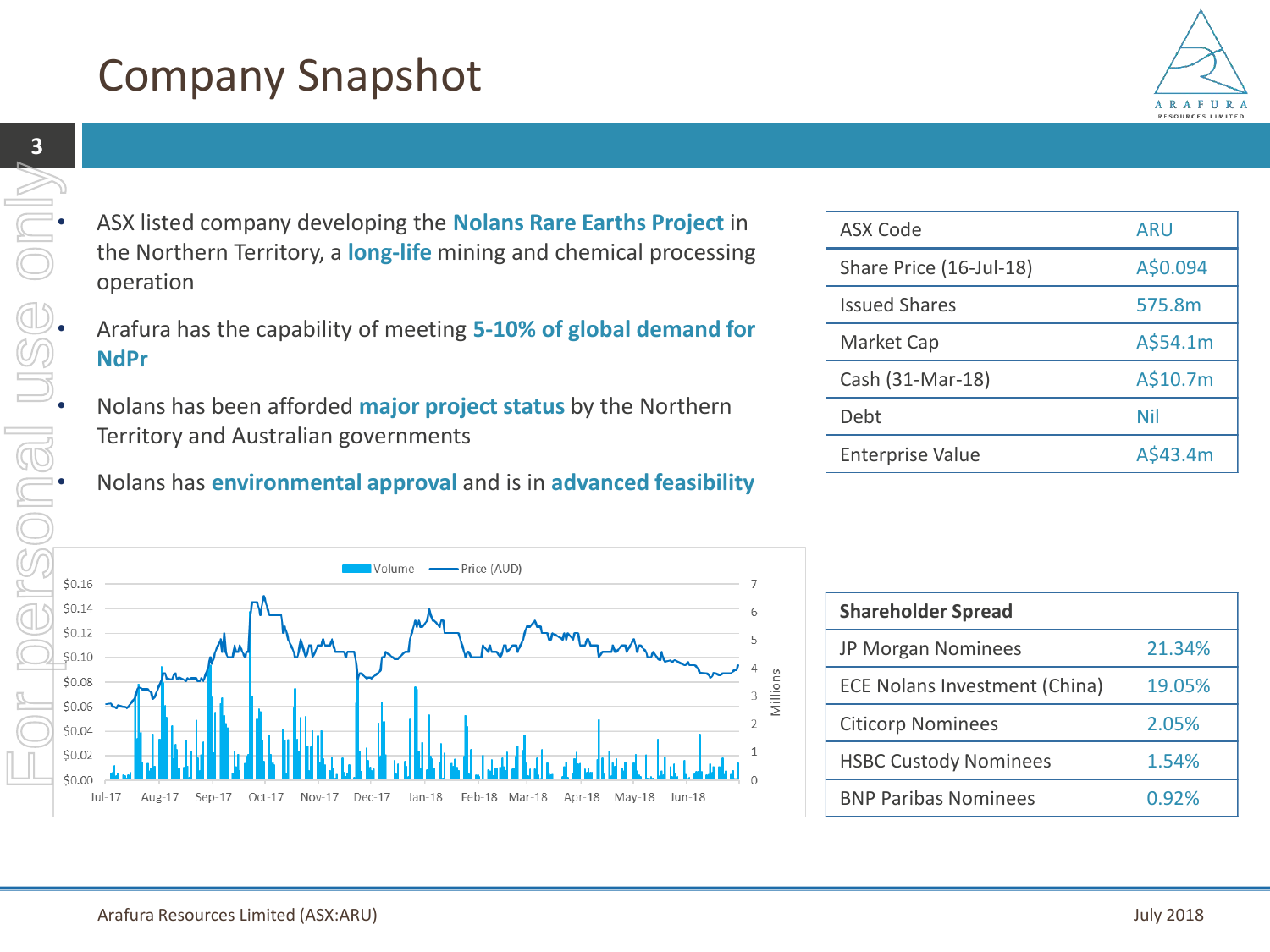

# NdPr Market Update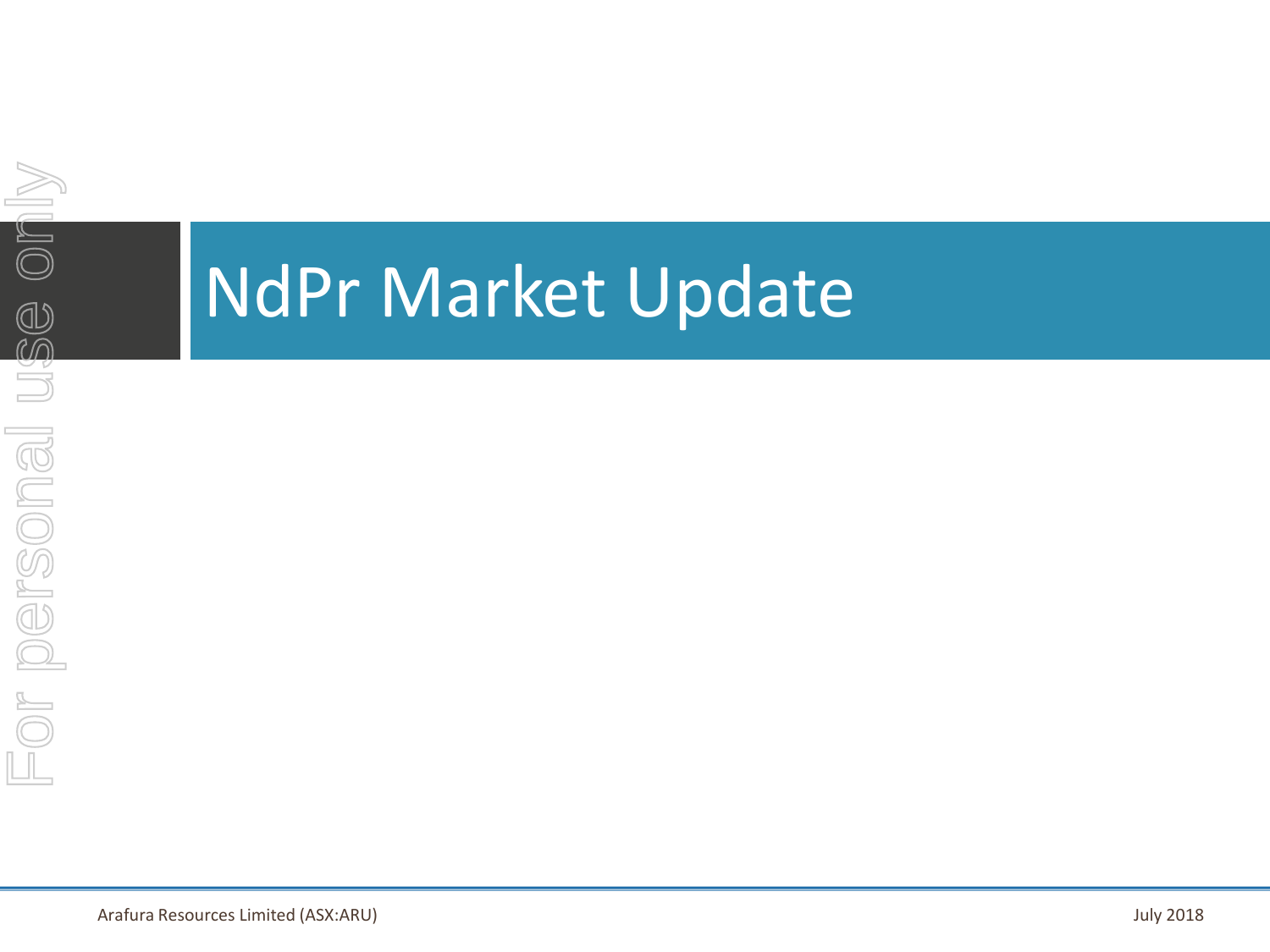

### **Secure Supplier of NdPr to Permanent Magnets Used in Clean Energy**

- **NdPr Oxide is a key component** in the manufacture of high-strength NdFeB permanent magnets used in electric vehicles (EVs), wind turbines, portable electronic devices, and many industrial applications
- EVs use an additional **1 kg of NdPr per electric drive motor** over a standard vehicle's use of 0.7 kg
- NdPr accounts for 26.4% of Nolans rare earths composition by volume and **85% by value**
- China has been the dominant NdPr producer but recently analysts are forecasting **China to become a net importer**
- Structural changes are being implemented in China to **weed out illegal operators, close unsustainable operations**, and push bigger players to consolidate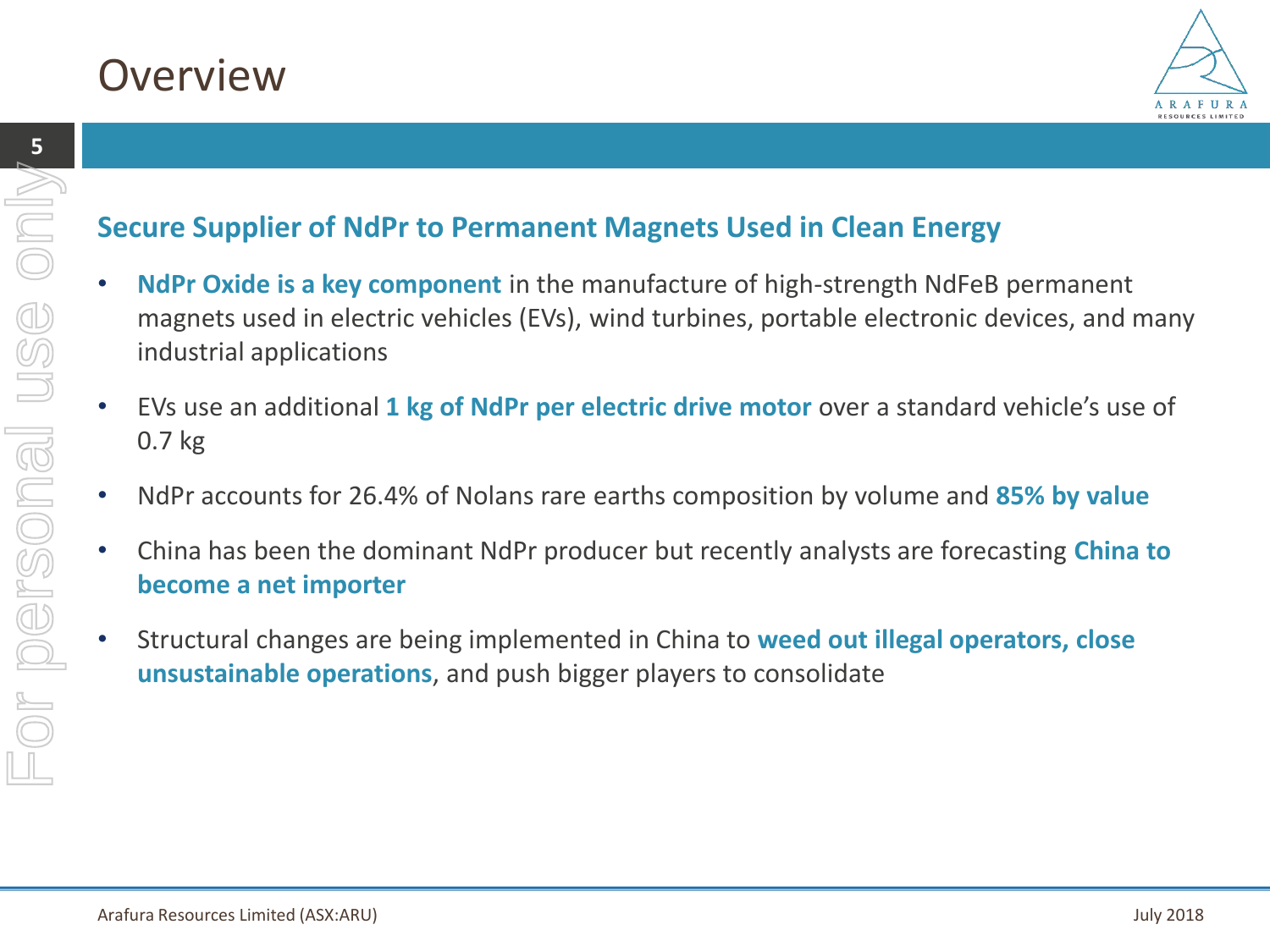

### **25,000 tonnes NdFeB magnets used in 2016 automotive market growing at 9% CAGR (total market 135,000 tonnes)**

**EVs and hybrids represent additional growth through Permanent Magnet Synchronous Motors (PMSM)**

### **PMSM is dominant drive train technology for EVs**

Recent announcements include:

- Most auto makers have EV targets of 10-60% by 2025
- Tesla moving to PMSM for mass produced Model 3
- Toyota to sell more than 10 EV models in 2020s and have EV versions of every Toyota and Lexus model by 2025 (Dec 2017)
- Ford increasing planned investment in EVs from US\$4.5 billion to US\$11 billion by 2022 and to introduce 16 EVs and 23 hybrid and plug-in hybrid models (Jan 2018)
- EV demand forecasts range from 'big' to 'very big' (HSBC Mar 2018)
- OPEC raises forecast global EV sales in 2040 from 50 million to 250 million; Bloomberg forecasts 500 million (Mar 2018)



### **EV Drivetrain: Additional 1 kg of NdPr**

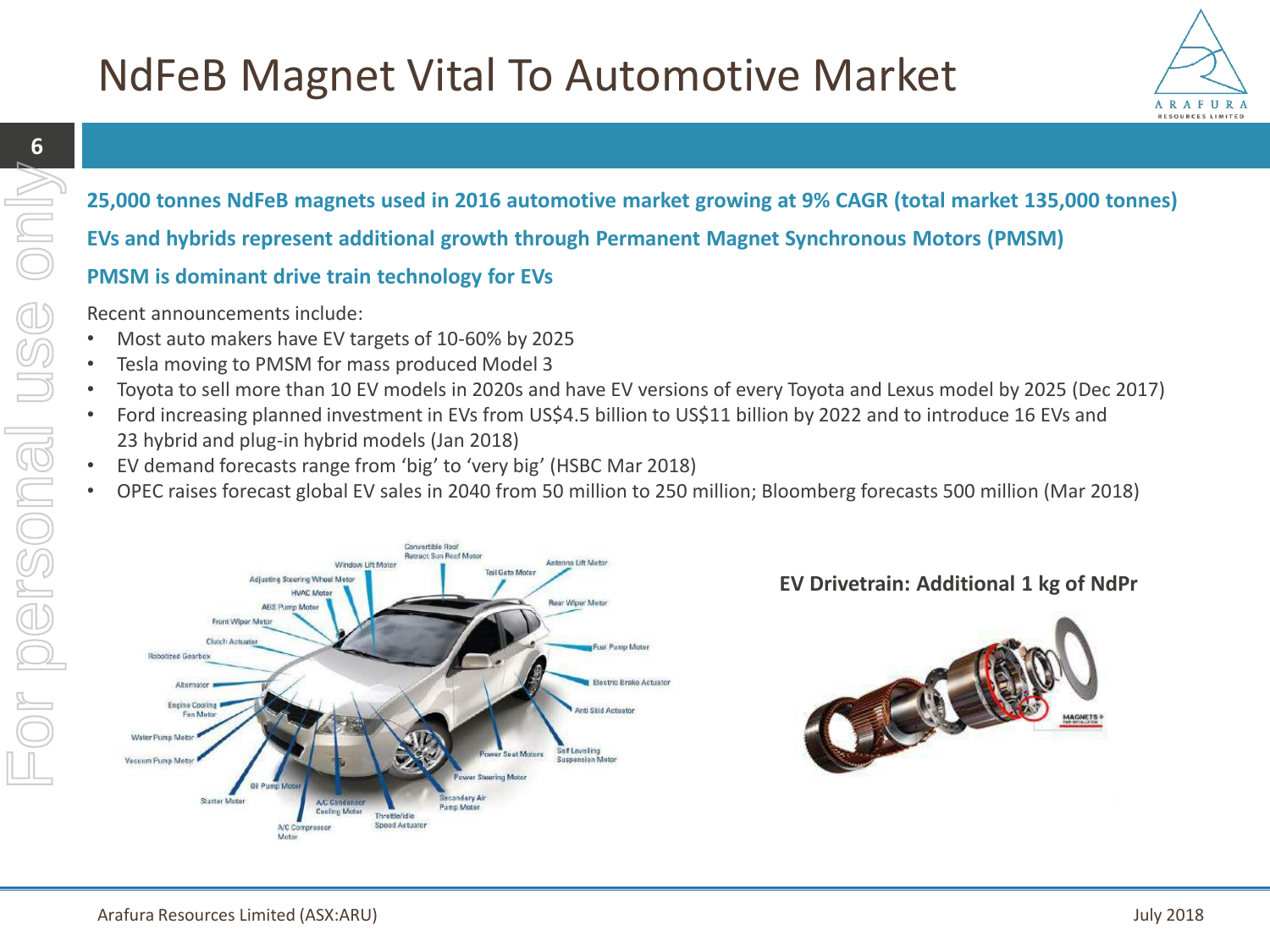# NdPr Market Growth Driven By NdFeB Magnets





- EV sales 1.2 million in 2017 growing to 1.6 million in 2018; estimated global sales of 25 million by 2025<sup>(1)</sup>
- NdFeB magnet growth at **9% CAGR**
- Additional NdPr Oxide supply of **4,000 tonnes p.a. required** to meet growing demand
- Unsustainable by China to maintain additional supply year-on-year
- **Additional non-Chinese supply required** to meet demand

(1) <https://www.forbes.com/sites/sarwantsingh/2018/04/03/global-electric-vehicle-market-looks-to-fire-on-all-motors-in-2018/#4b12259a2927>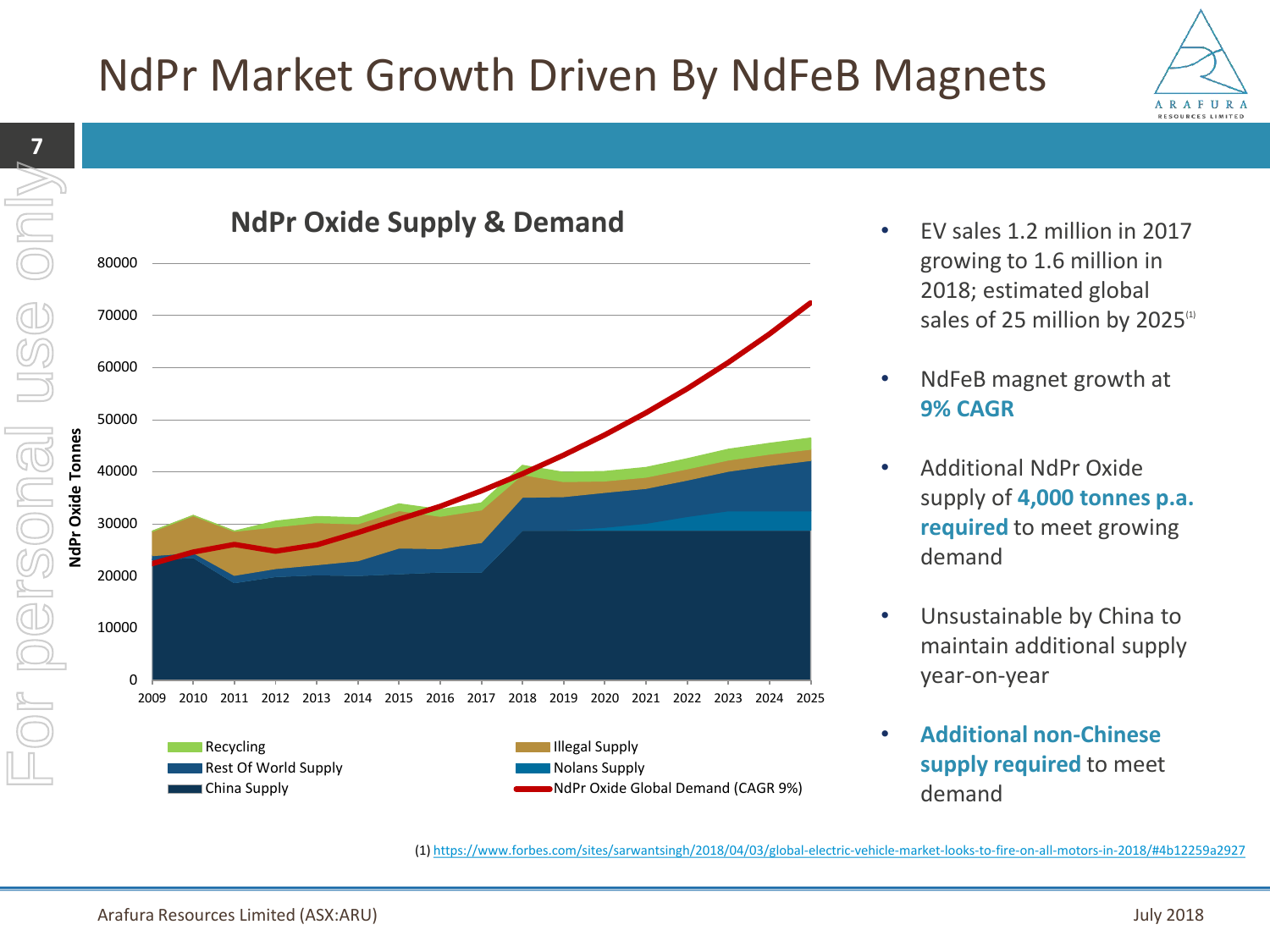# Nolans Project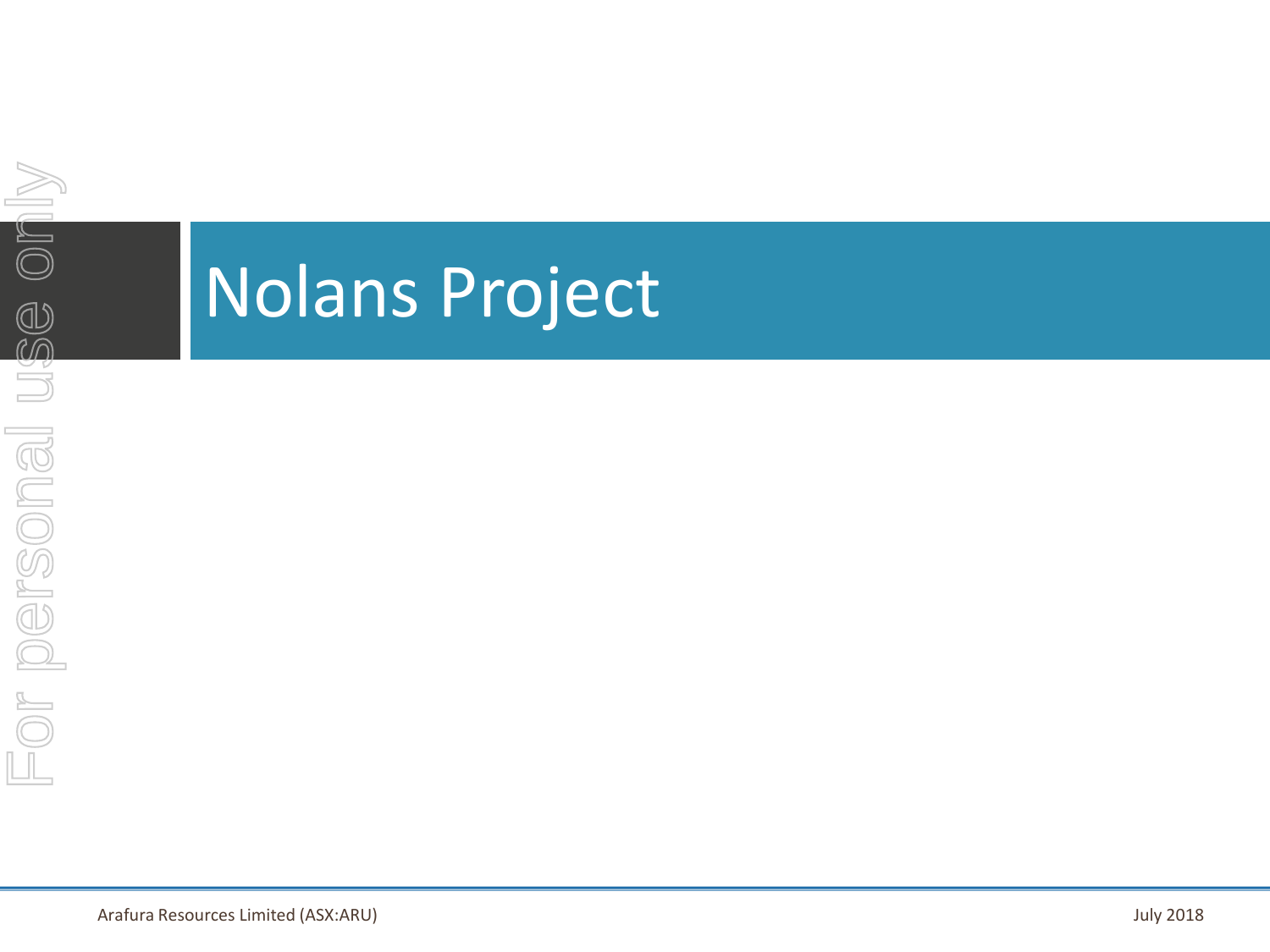# Project Configuration



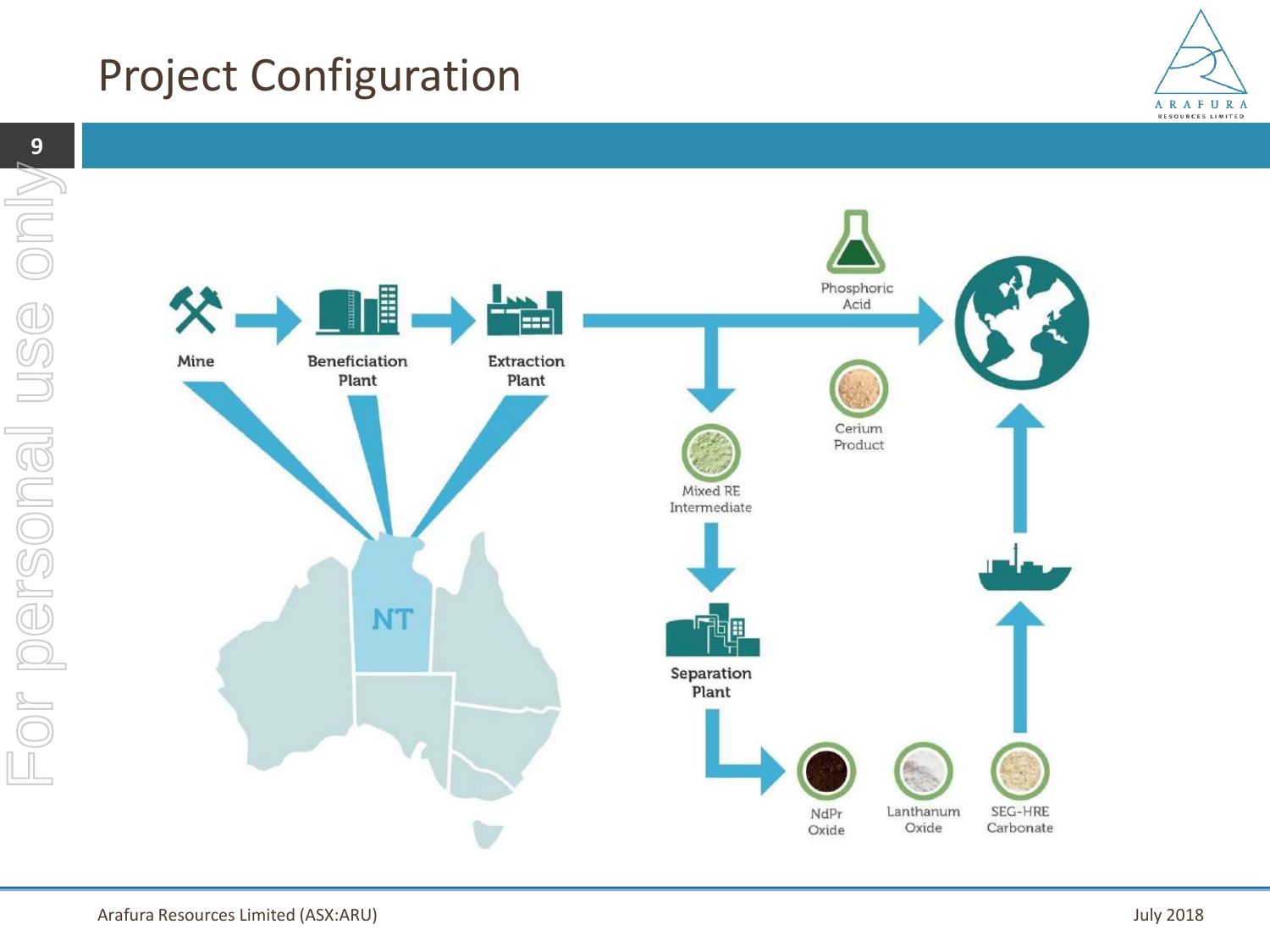# Close To Key Infrastructure



- Stuart Highway **10 km east**
- Alice Springs railyard, airport and other services – **135 km south**
- Amadeus natural gas pipeline – **adjacent to project site**
- Water supply **30 km south**
- Tailings and process wastes **remain at site**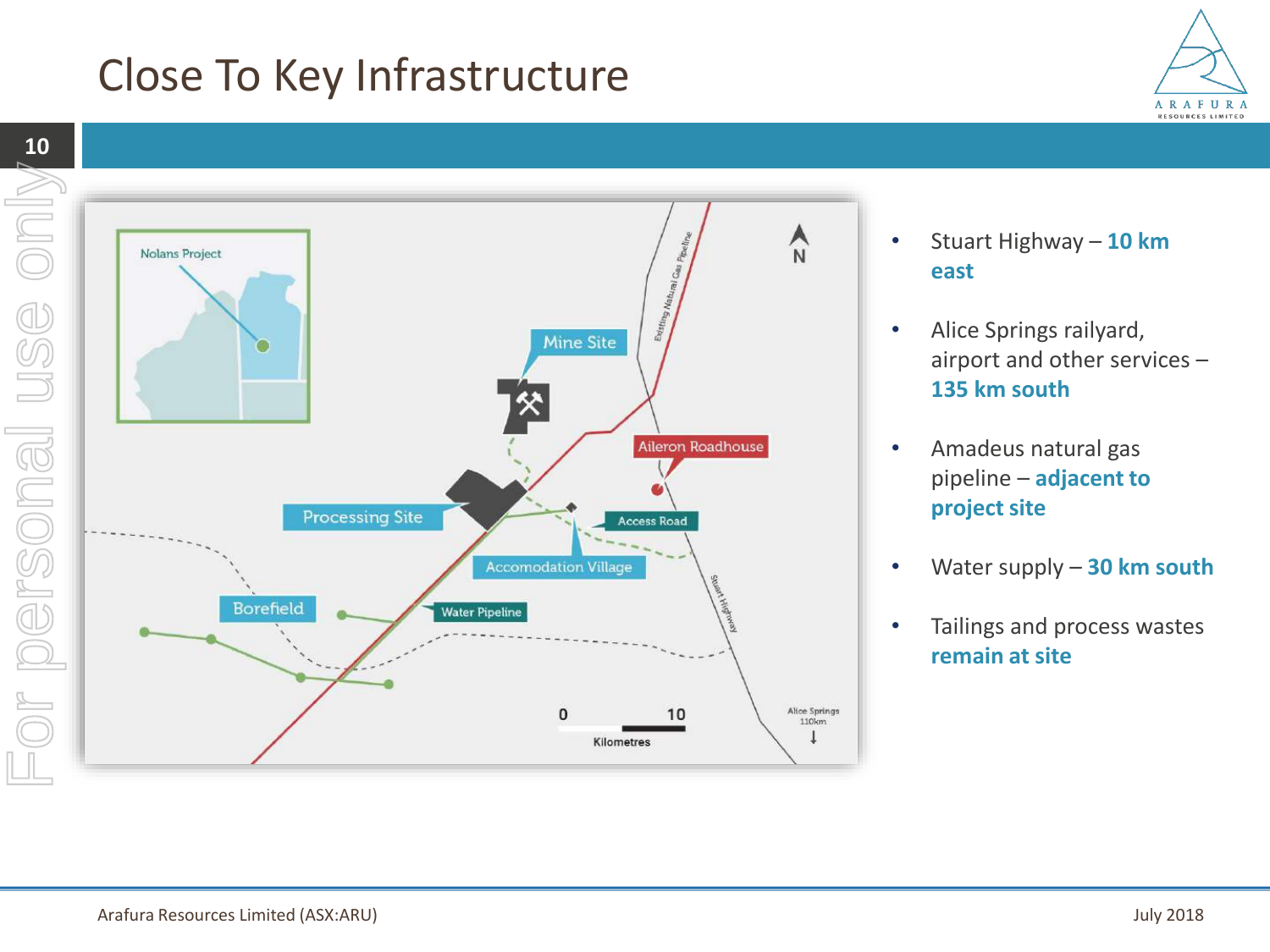# Flowsheet Piloting







#### **Beneficiation Pilot Plant Bulk Pre-Leach Pilot Plant**



- Program **reduces execution risk** by addressing all key engineering and operational considerations prior to commissioning of the commercial facility
- Draws on independent expert advice from **specialist consultants and equipment vendors**

| Phase 1<br><b>Beneficiation</b>                                                                                                                    | Phase 2<br><b>Phosphate Extraction</b>                                                                                                                                  | Phase 3<br><b>Bulk Pre-Leach</b>                                                         | Phase 4<br><b>Acid Bake</b>     | Phases 5 & 6<br>Rare Earth Processing    | Phase 7<br>Rare Earth Separation |
|----------------------------------------------------------------------------------------------------------------------------------------------------|-------------------------------------------------------------------------------------------------------------------------------------------------------------------------|------------------------------------------------------------------------------------------|---------------------------------|------------------------------------------|----------------------------------|
| $\checkmark$ 5,000 kg high-<br>phosphate concentrate<br>√>82% NdPr recovery<br>$\sqrt{90\% P_{2}O_{5}}$ recovery<br>√Met performance<br>objectives | $\checkmark$ Merchant grade<br>phosphoric acid<br>suitable for fertilizers<br>$\sqrt{3\%}$ TREO losses to<br>gypsum waste<br>$\checkmark$ Met performance<br>objectives | $\checkmark$ 2,000 kg pre-leach<br>residue<br>$\checkmark$ Met performance<br>objectives | •Pre-commissioning<br>commenced | . Pilot setup and<br>operation scheduled | ·Planning well advanced          |
|                                                                                                                                                    |                                                                                                                                                                         |                                                                                          |                                 |                                          |                                  |



**Phosphate Extraction Pilot Plant**



**Acid Bake Pilot Plant**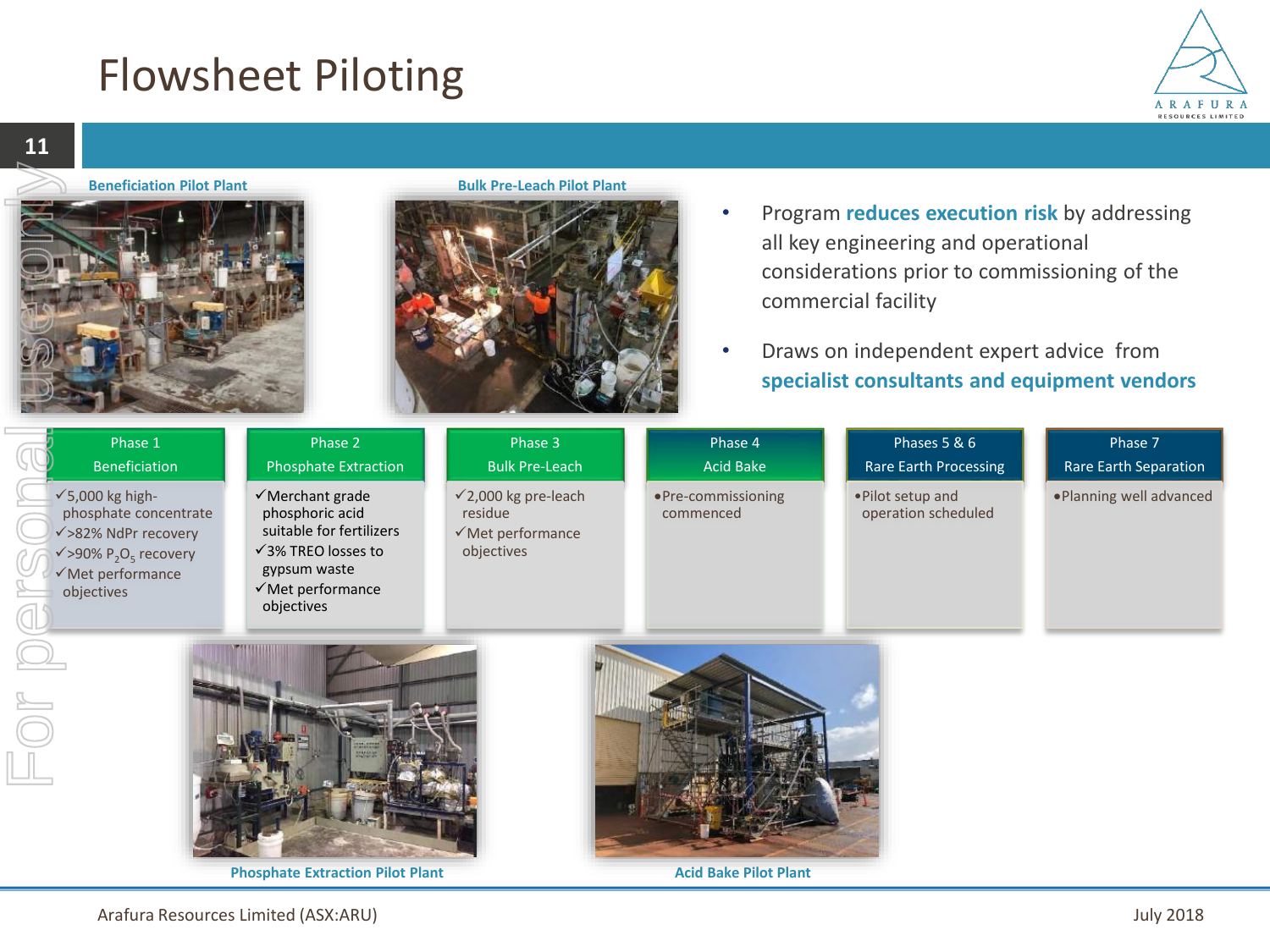# Definitive Feasibility Study



**Director appointment:** Mark Southey, previously WorleyParsons Group Managing Director for Minerals, Metals and Chemicals

**Nolans Project Manager appointment:** Stewart Watkins, chemical engineer (AusIMM) 25 years experience

**DFS Lead Engineering Study Manager appointment: HATCH** 

**Process design commenced:** engineering study expected completion in 2018

- Process design criteria, PFDs and mechanical equipment list issued for use for the DFS
- Underway
	- Layouts of process plant
	- Energy demand finalised and commenced discussions with Power and Water Corporation
	- Tailings impoundment designs and planning for site geotechnical program
- Awarded
	- Mine planning: Mining Plus
	- Transport and logistics study: Qube Bulk
	- Water supply study and design: GHD and Ride Consulting
	- HR study: Strategic Human Resources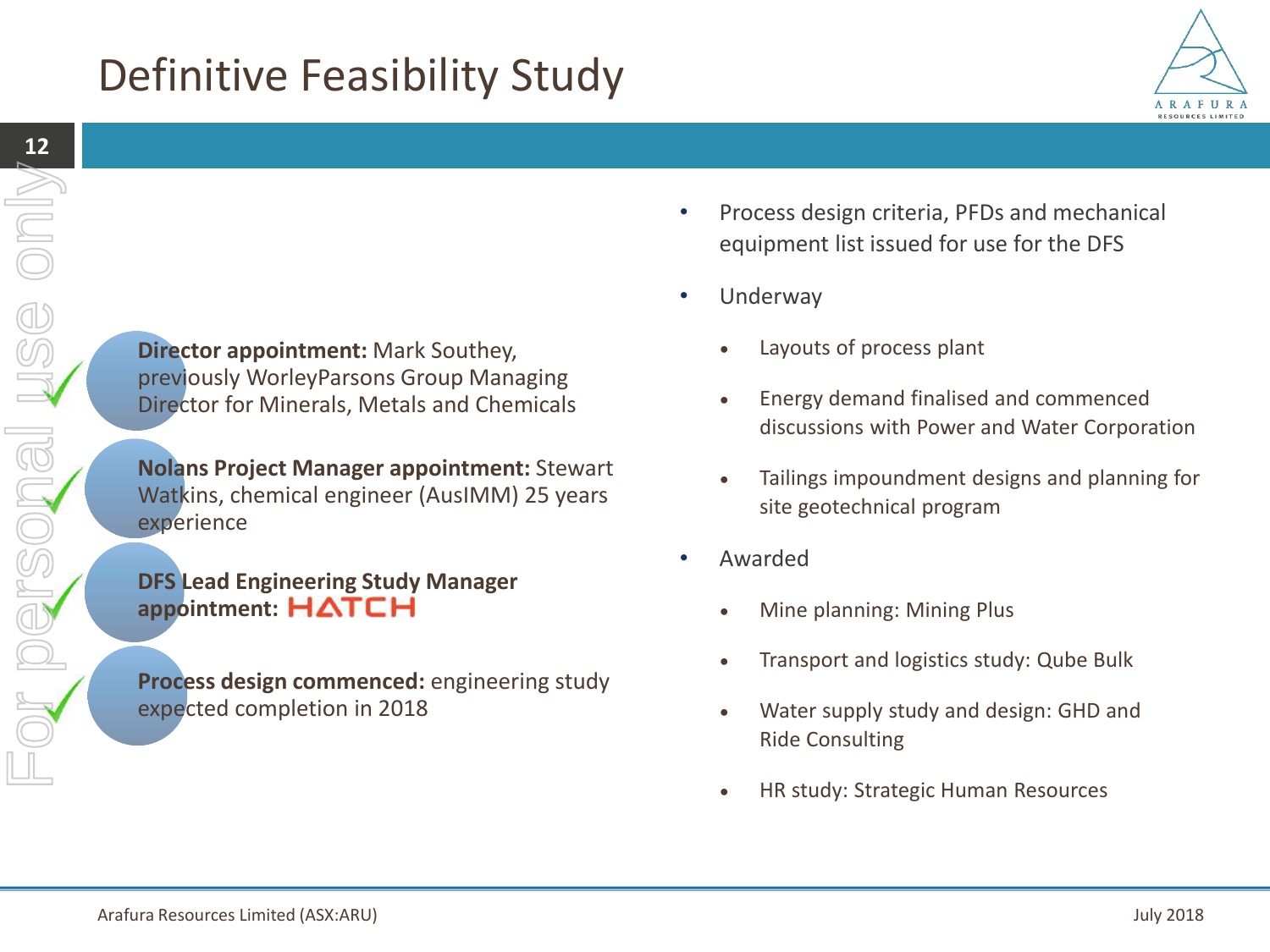

**Example 15 Occurs 2016 19:40 PM**<br> **Ultra competitive operating costs**<br>
US\$6.23/kg TREO or US\$24.38/kg<br>
oxide – lowest amongst peers<br>
Phosphoric acid recovered to redu<br>
commodity risk US\$6.23/kg TREO or US\$24.38/kg NdPr oxide – lowest amongst peers

### • Phosphoric acid recovered to **reduce commodity risk**

- 
- NdPr oxide price **US\$53.00/kg**

*Refer Arafura ASX release 7 June 2017 for additional and qualifying information on the Mineral Resources that underpin the production target and provides the material assumptions on which the production target is based*

*The Company confirms that all material assumptions underpinning the forecast financial information derived from its 14,000 tpa TREO production target and the production target itself, continue to apply and have not materially changed since the 7 June 2017 ASX release*

*Based on 14,000 tpa TREO production processing Measured and Indicated Mineral Resources as per Appendix A*

| Mining & Processing                                   |                 |         |  |  |  |
|-------------------------------------------------------|-----------------|---------|--|--|--|
| ROM feed (tpa)                                        |                 | 525,000 |  |  |  |
| Mine life (years)                                     | $30+$           |         |  |  |  |
| Recovery (ROM to                                      | <b>Total RE</b> | 76%     |  |  |  |
| final product)                                        | NdPr            | 75%     |  |  |  |
|                                                       | La              | 75%     |  |  |  |
|                                                       | <b>SEG-HRE</b>  | 68%     |  |  |  |
| Production                                            |                 |         |  |  |  |
| TREO equivalent (tpa)                                 | 14,000          |         |  |  |  |
| NdPr oxide (tpa)                                      | 3,600           |         |  |  |  |
| La oxide (tpa)                                        | 2,660           |         |  |  |  |
| SEG-HRE carbonate (tpa TREO equilvalent)              | 660             |         |  |  |  |
| Phosphoric Acid (tpa MGA)                             | 110,000         |         |  |  |  |
| Financial                                             |                 |         |  |  |  |
| Capital cost (US\$m)                                  | \$680           |         |  |  |  |
| Operating cost (US\$m pa)                             | \$125           |         |  |  |  |
| Operating cost (US\$/ kg TREO)                        | \$8.89          |         |  |  |  |
| Operating cost (US\$/ kg TREO; less credit phos acid) | <b>S6.23</b>    |         |  |  |  |
| Operating cost (US\$/ kg NdPr; less credit phos acid) | \$24.38         |         |  |  |  |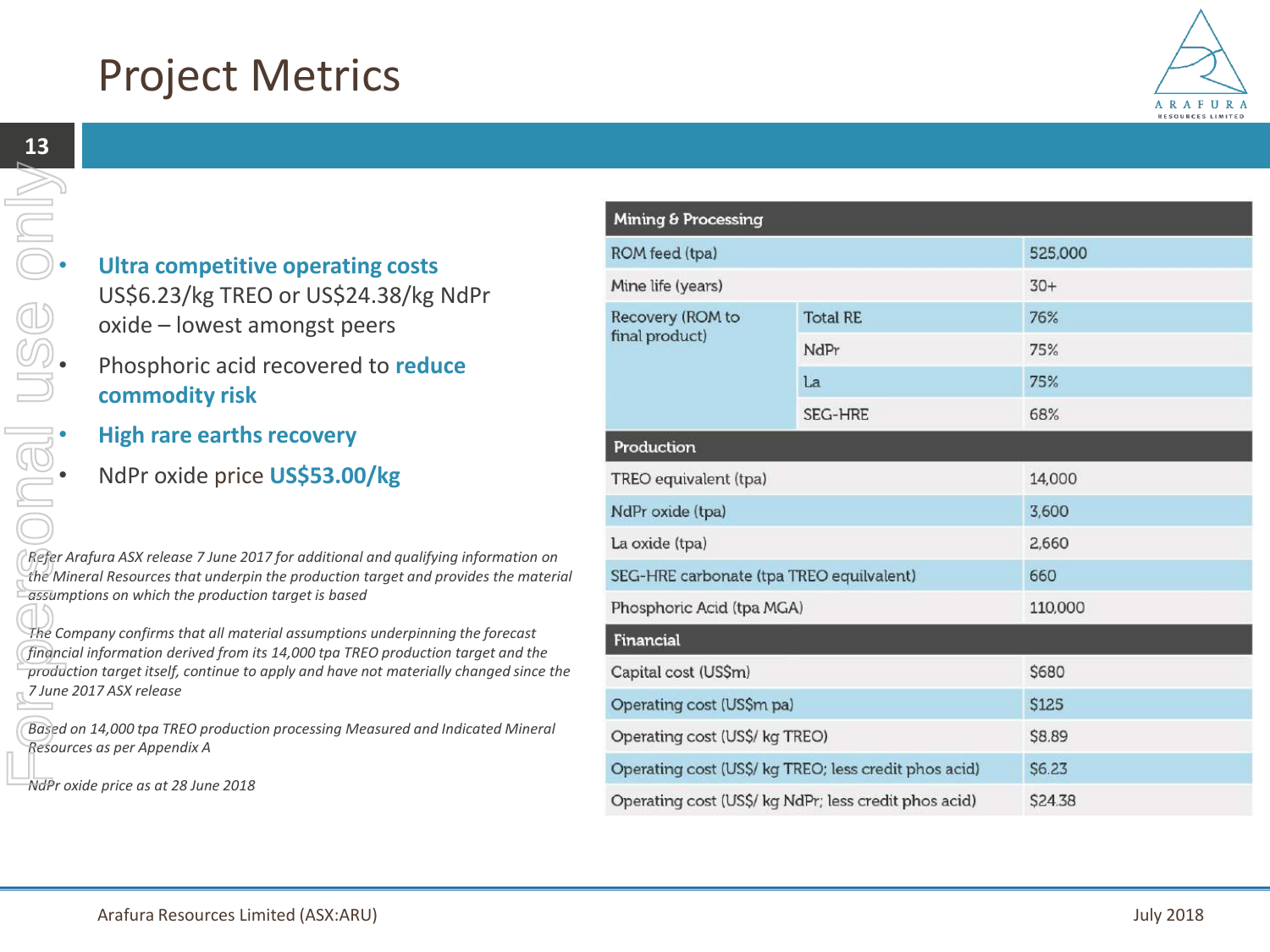# Project Funding Strategy

- ARAFURA RESOURCES LIMITED
- **Advancement of environmental approval critical enabler** for engagement with offtakers, financiers and Export Credit Agencies (ECA)
- ECAs are key to providing government-backed funding and guarantees, leveraged against the strategic link to NdFeB magnet production
- ECA funding linked to offtake arrangements, capital equipment supply, and construction
- ECA-linked project finance is a catalyst to attract equity at corporate and/or project level
- Project sell down may also be a source of project equity

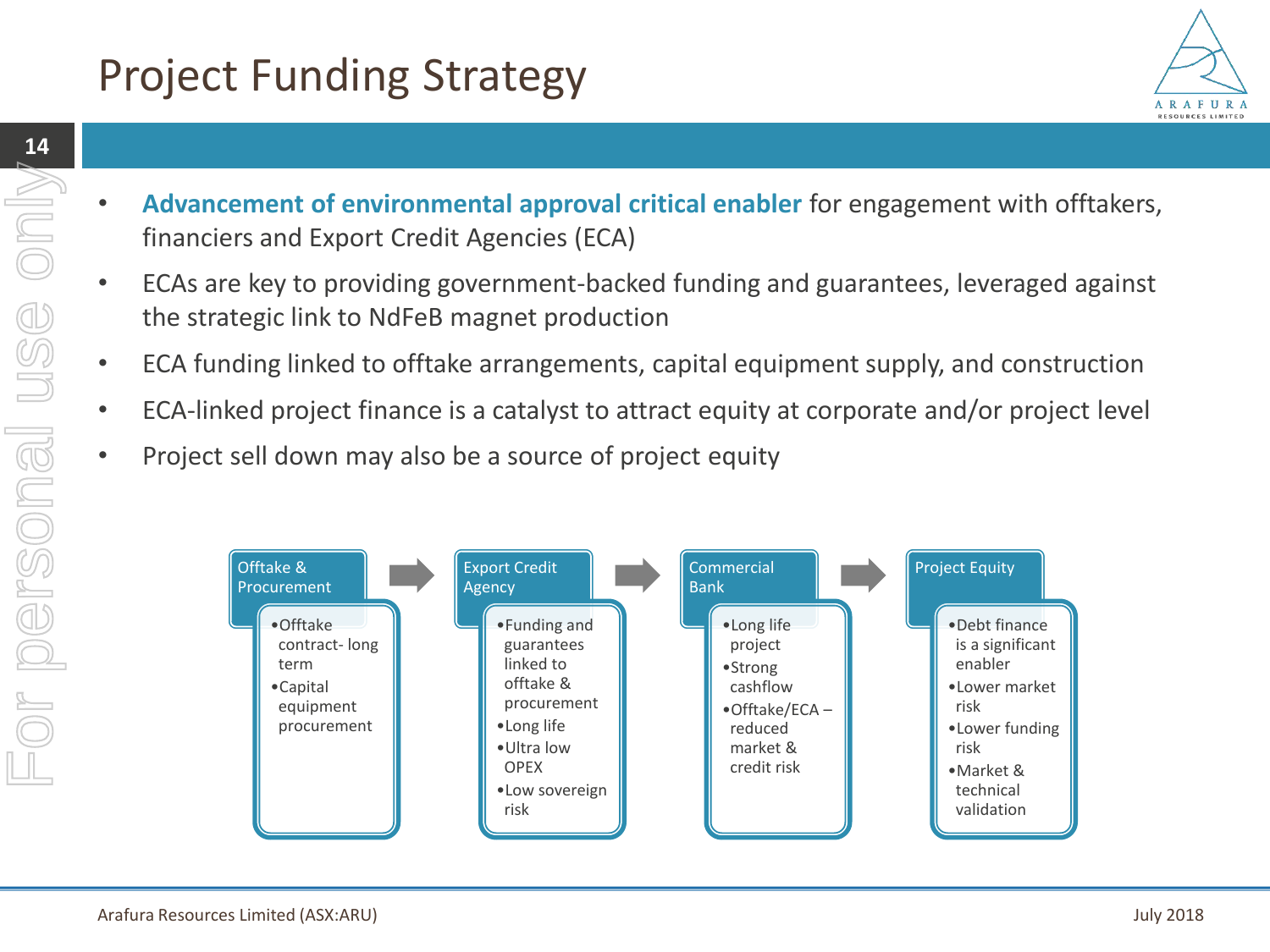# Timeline & Targets

2017

COMPLETED



2018

COMMENCED

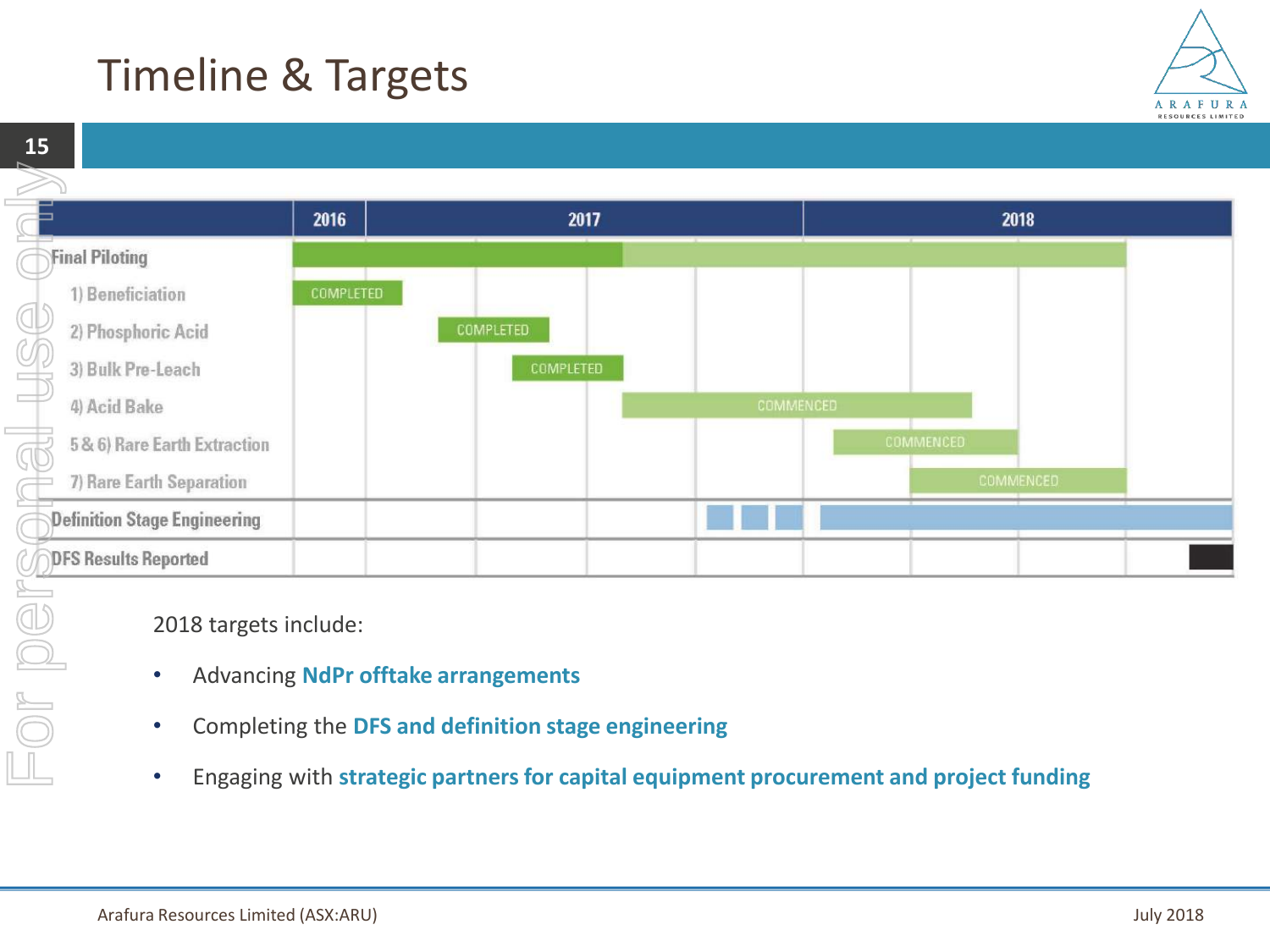# **Summary**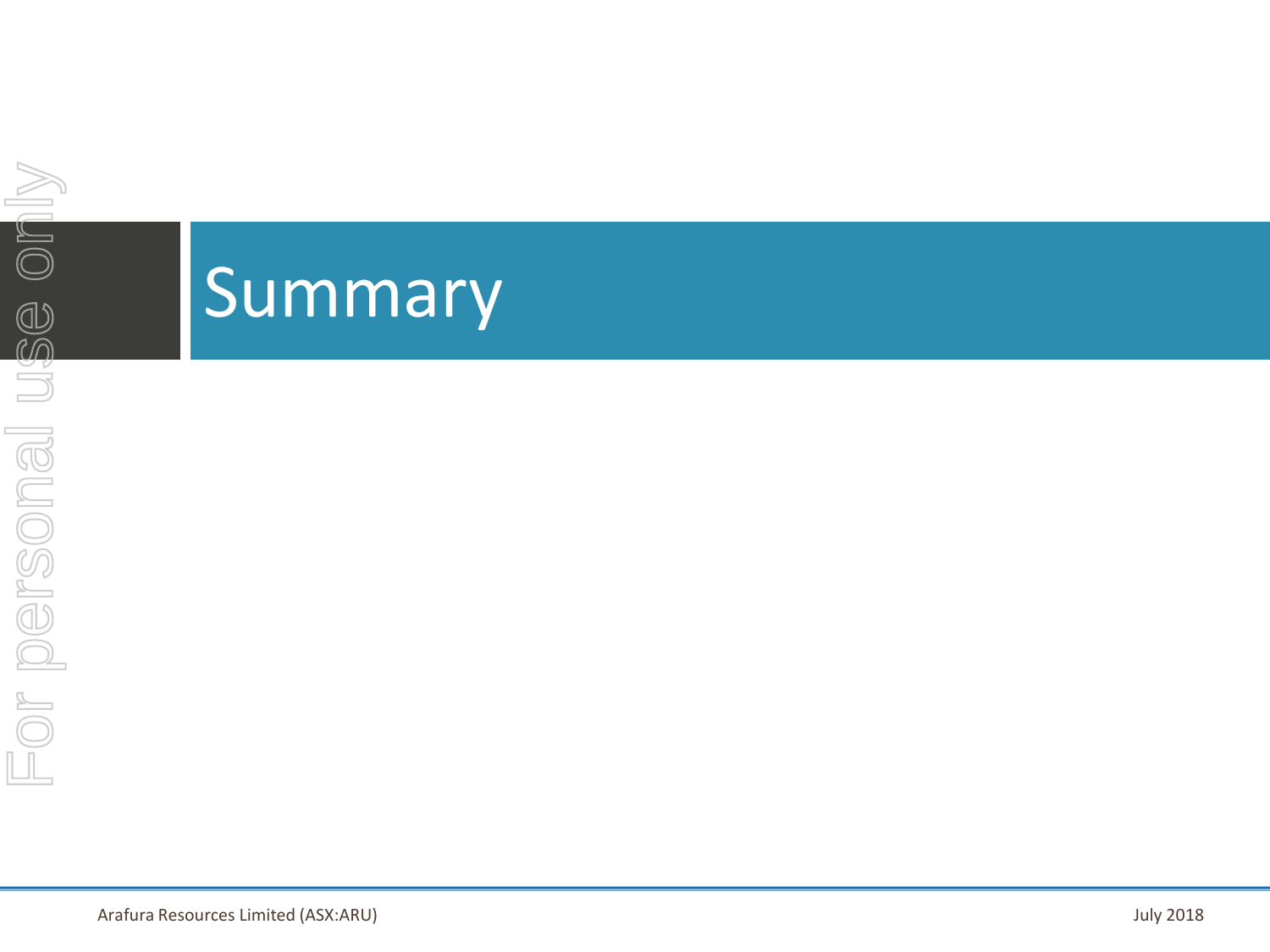





**piloting phase**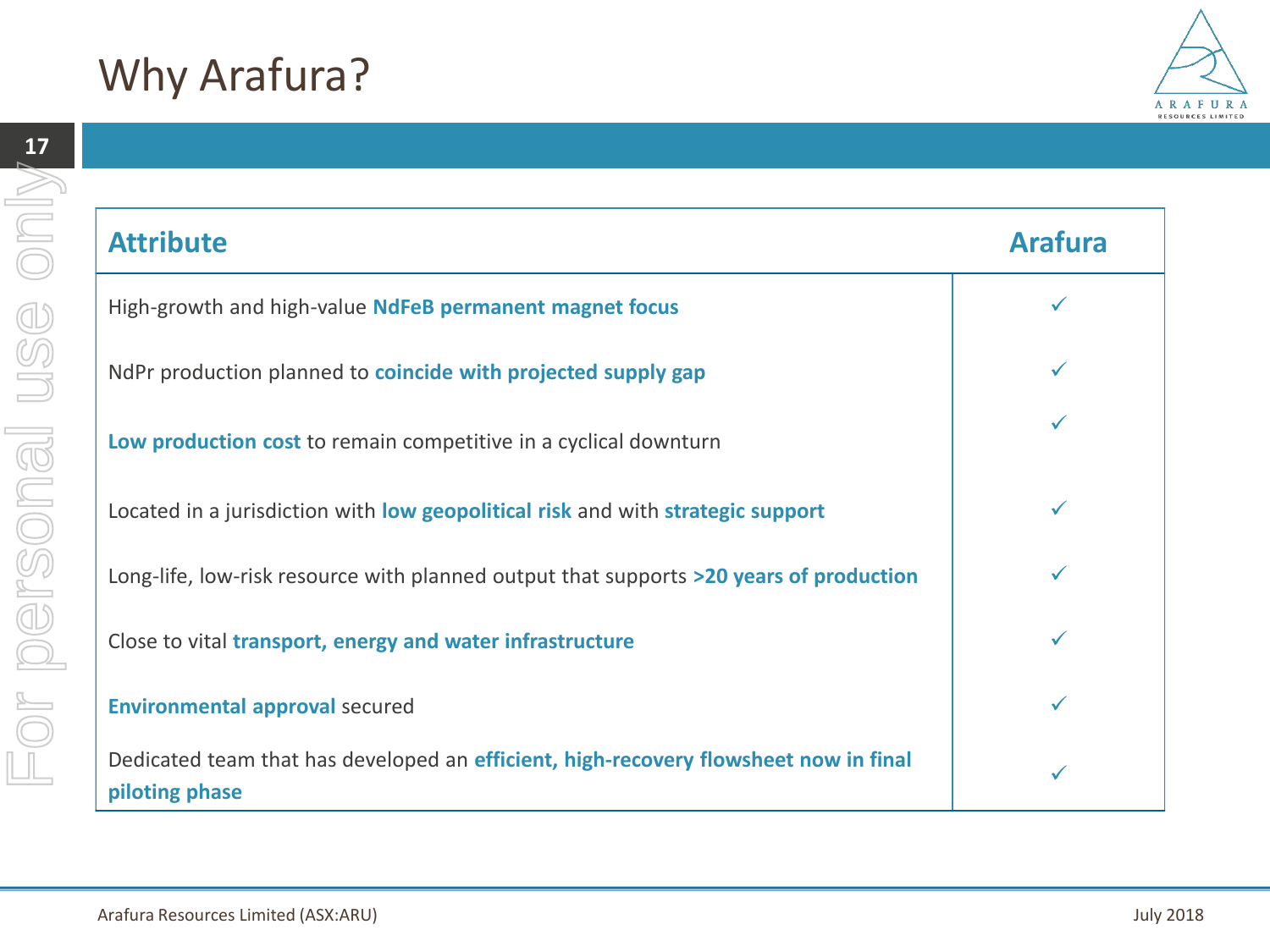

### Contact:

Level 3, 263 Adelaide Terrace Perth, WA, 6000, Australia T: +61 8 6210 7666 E: arafura@arultd.com

### July 2018 Noosa Mining & Exploration Investor Conference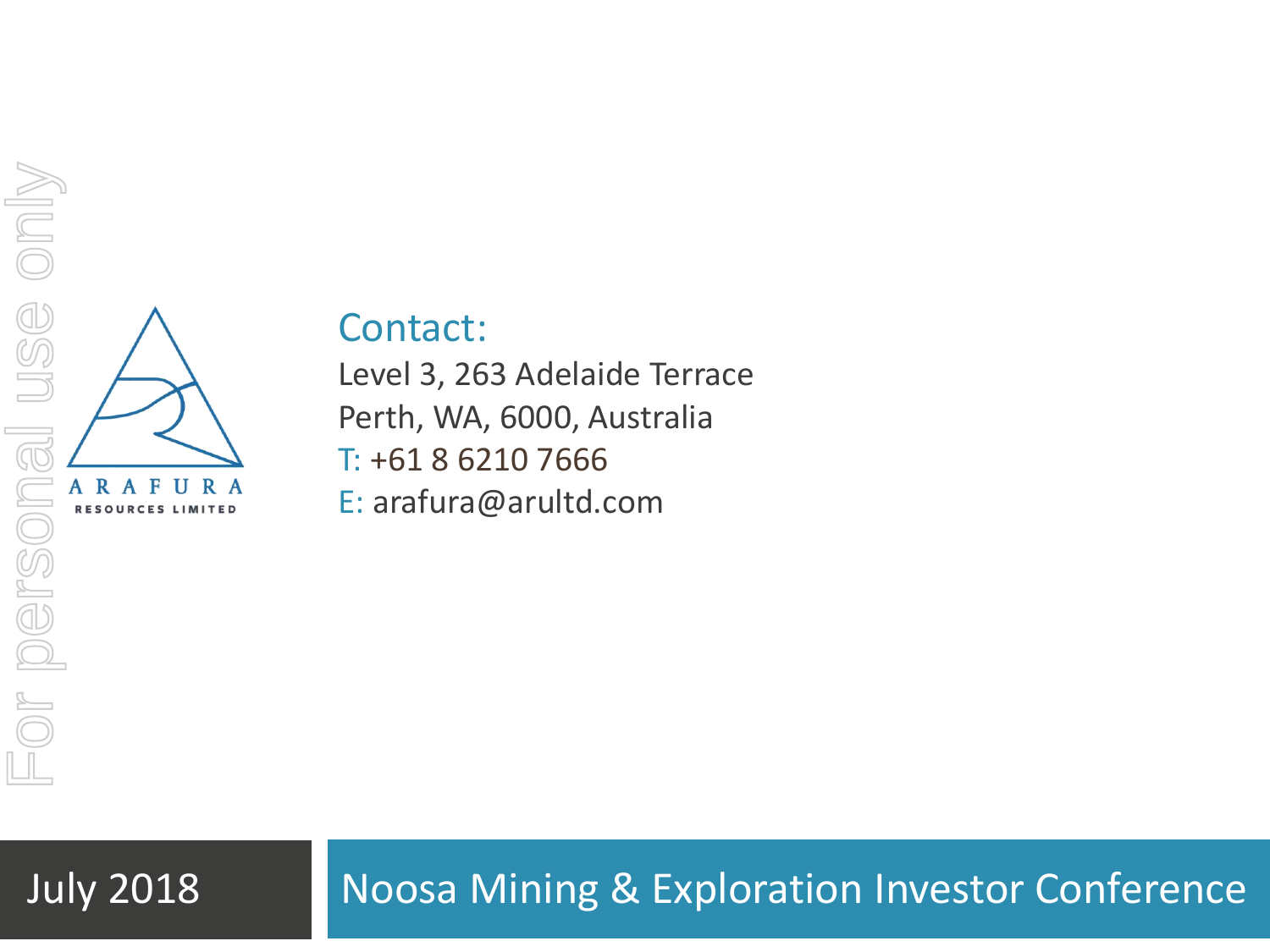# Appendices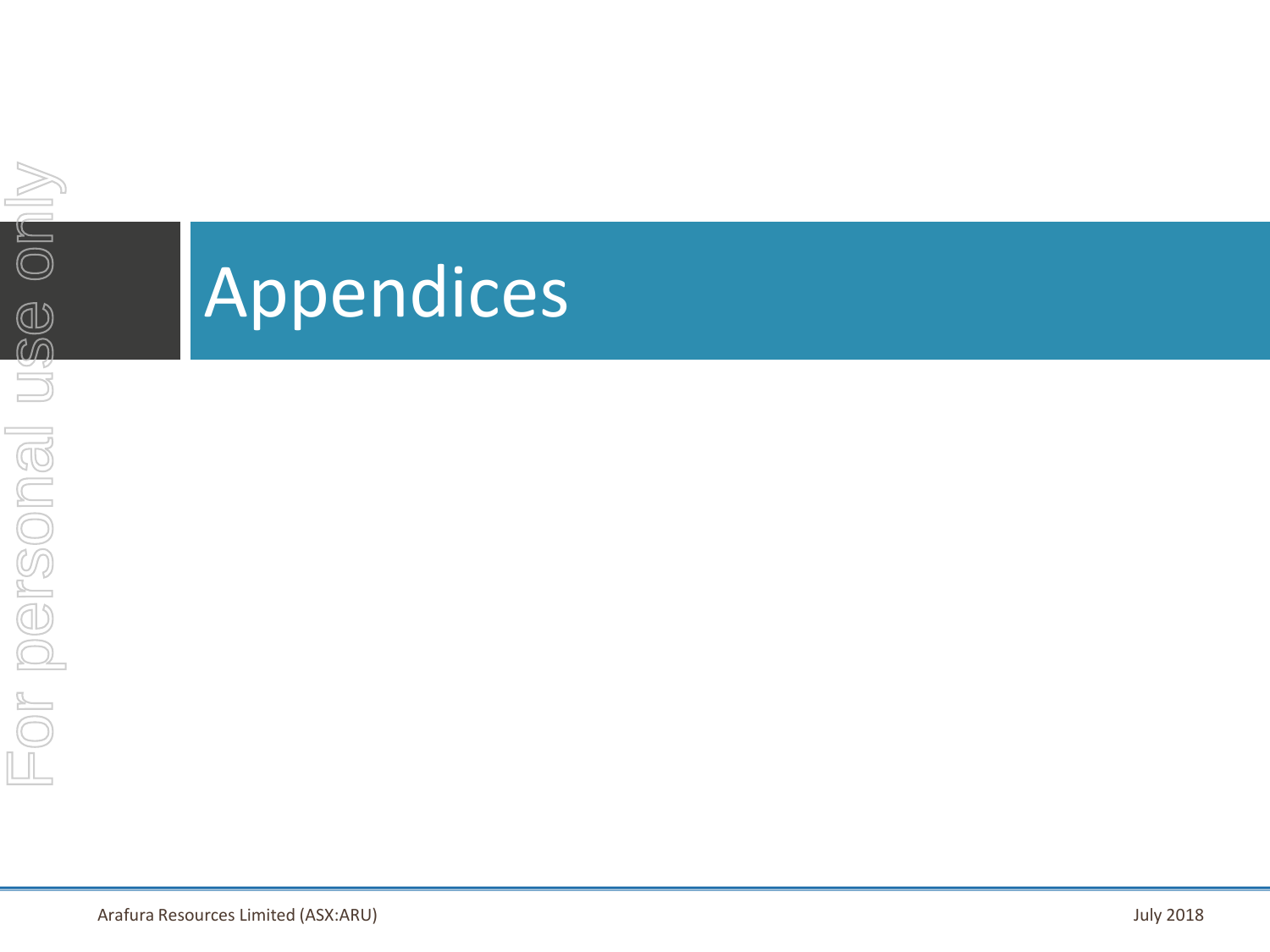

| <b>RESOURCES</b> | <b>TONNES</b> (m) | <b>RARE EARTHS TREO %</b> | <b>PHOSPHATE P<sub>2</sub>O<sub>5</sub> %</b> | <b>NdPr Enrichment %</b> |
|------------------|-------------------|---------------------------|-----------------------------------------------|--------------------------|
| <b>Measured</b>  | 4.9               | 3.2                       | 13                                            | 26.1                     |
| Indicated        | 30                | 2.7                       | 12                                            | 26.4                     |
| <b>Inferred</b>  | 21                | 2.3                       | 10                                            | 26.5                     |
| <b>TOTAL</b>     | 56                | 2.6                       | 11                                            | 26.4                     |

*1% TREO cut-off grade. Numbers may not compute exactly due to rounding. "NdPr enrichment" is the proportion of TREO comprising Nd2O<sup>3</sup> and Pr6O11.*



- **Low resource risk** via extensive drilling and detailed material type studies
- Mineralization **at surface** and **open at depth**, below 215m
- 90,000 metres of drilling
- Amenable to **low-cost open cut** mining and standard beneficiation techniques
- Apatite is the most abundant REE-bearing mineral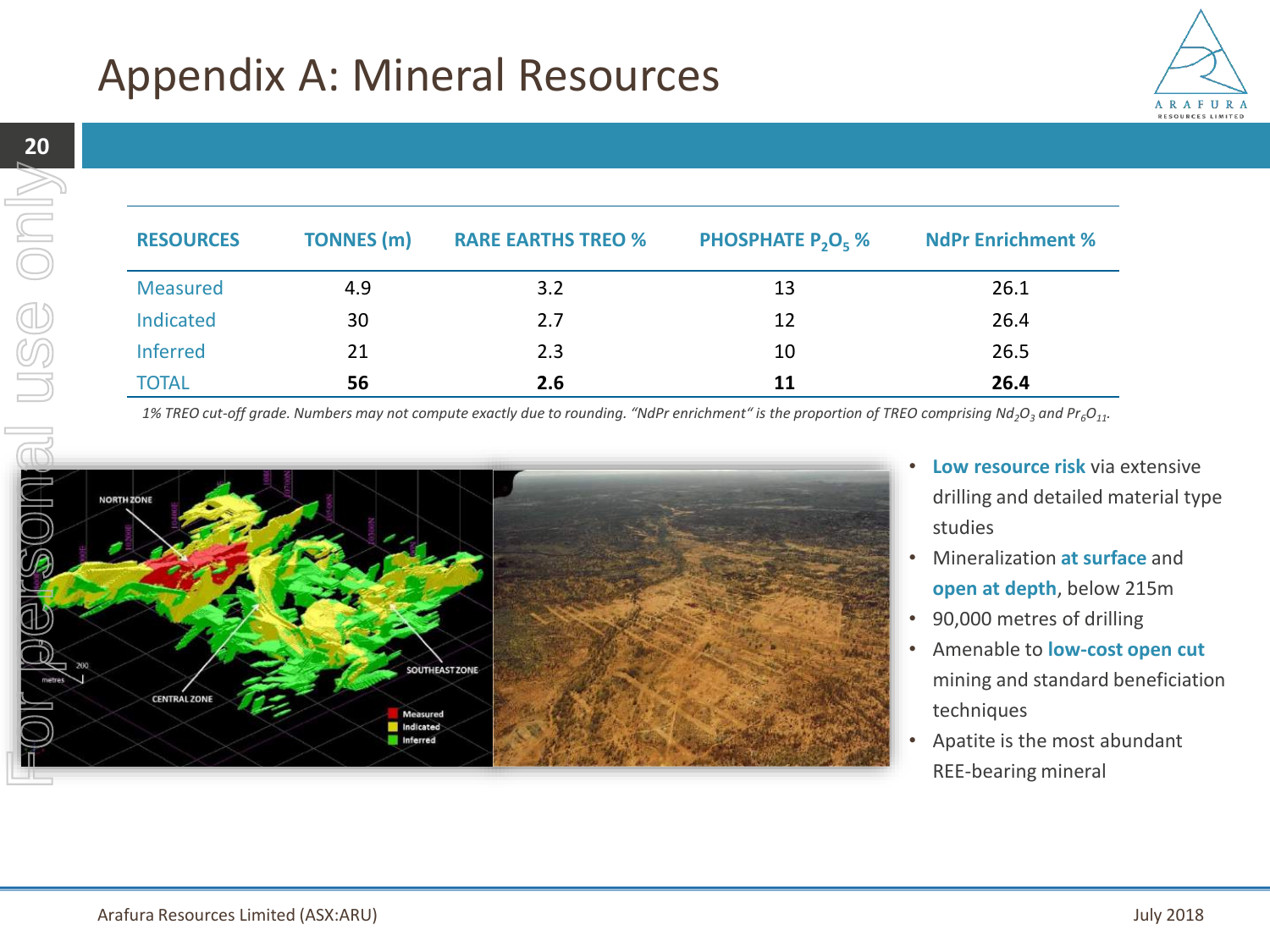# Appendix B: Process Flowsheet

**21** For personal use onlyor personal



*Where indicated, process flows are being used in the DFS. TREO and P<sub>2</sub>O<sub>5</sub> grades are from the pilot program.* 

ARAFURA RESOURCES LIMITED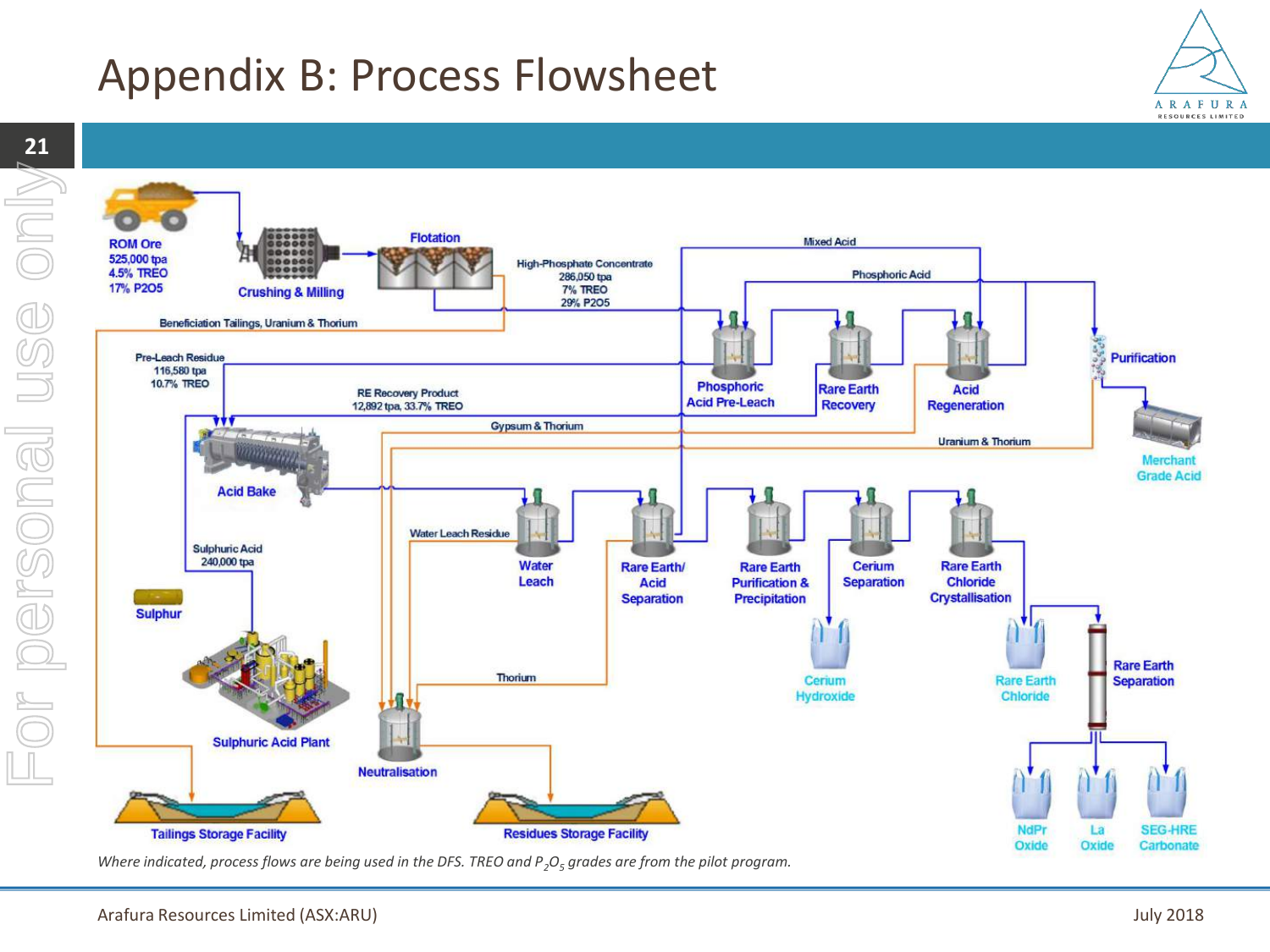## Appendix C: Established Markets & Growing Applications



**CAGR** 



*Source: Adamas Intelligence, Arnold Magnetic Technologies, Japanese industry participants, Roskill*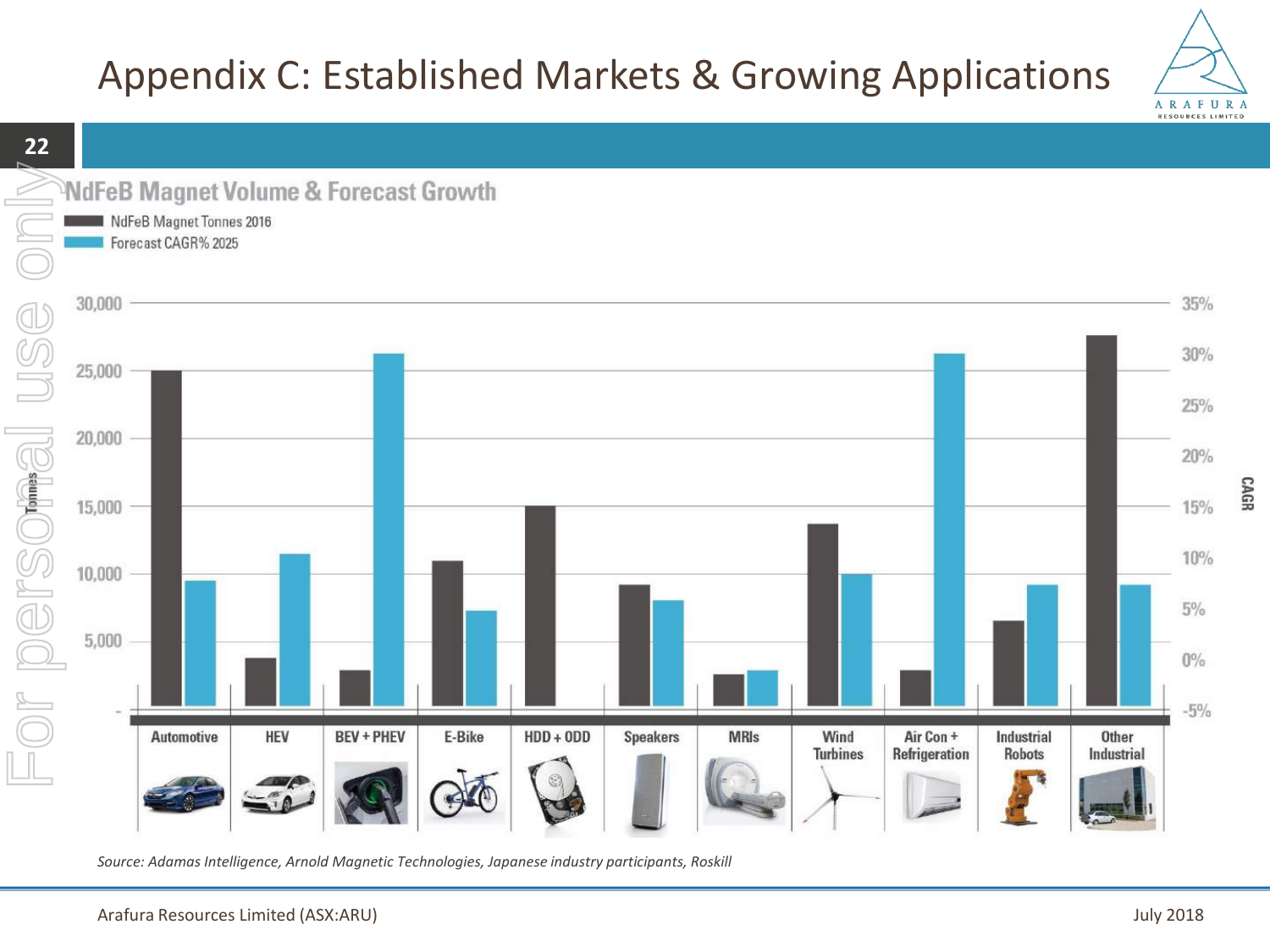### Appendix D: Emerging Demand Dynamic – China 2025 Strategy



- **China's domestic NdPr consumption will increase** as it pursues clean energy objectives and global leadership in EV manufacturing
- Expect to see Chinese investment in producers operating outside the quota, to bring them to a sustainable operating standard. This will have a **flow-on impact for operating costs** and will need to compete with capital demands for other downstream value-add opportunities.
- Chinese NdFeB magnet manufacturers to **expand production 30-50% over the next 5 years** targeting export markets
- Chinese (non-SOE / private) NdFeB magnet manufacturers with large export sales are **advancing long-term non-China offtake** to diversify NdPr supply, sometimes at the request of OEMs

### • **In the early 2020s China will become an net importer of NdPr**



*Source: ACREI, Argus Metals and industry sources*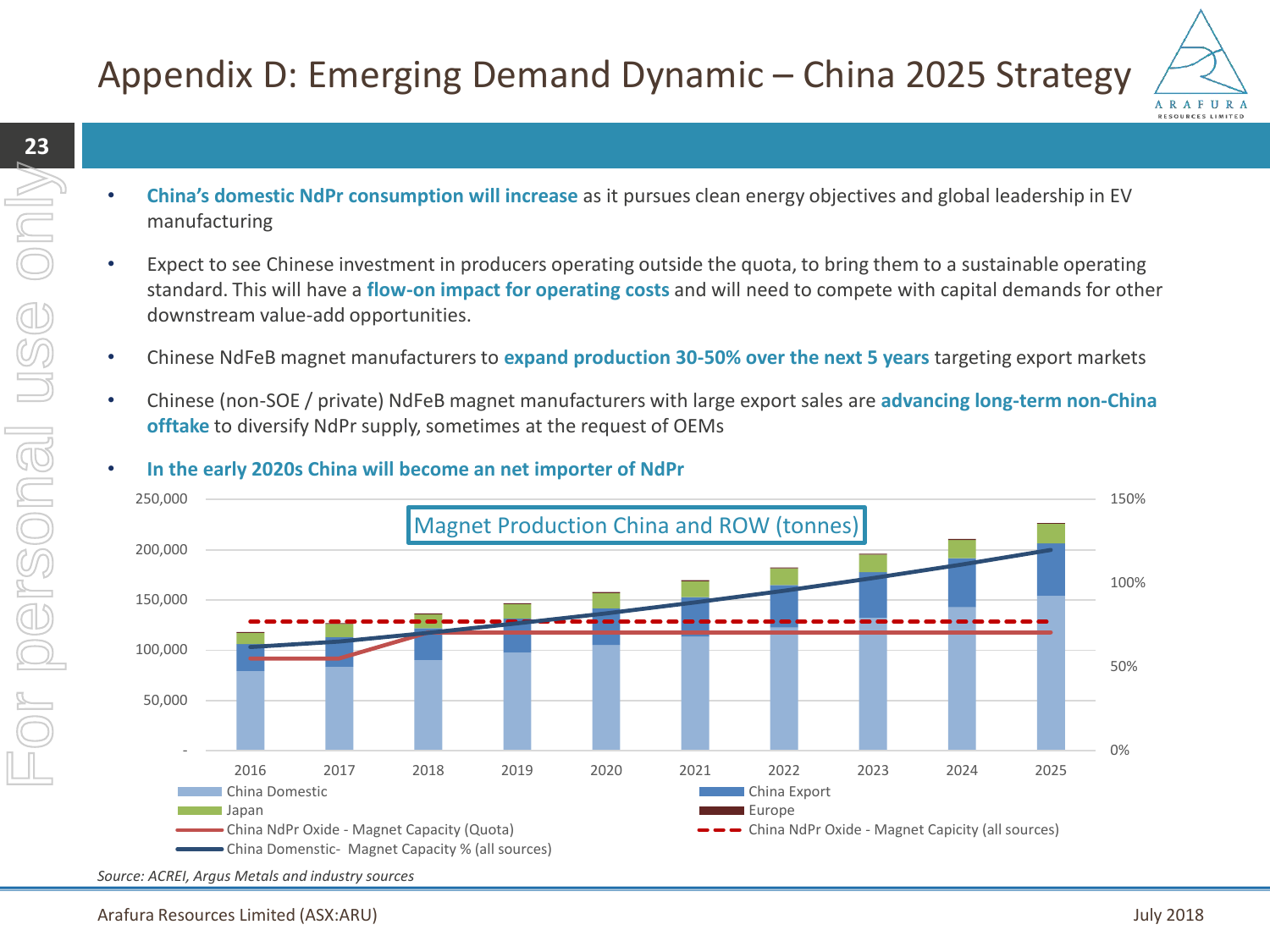# Appendix E: Board



### IAN KOWALICK NON-EXECUTIVE CHAIRMAN

Ian Kowalick has qualifications in science, engineering, economics, and finance. From 1995 to 2000, he held the most senior management position in the South Australian public sector, and is currently the Chairman of the South Australian Forestry Corporation Board. Ian is a board member of the Northern Territory Power and Water Corporation.



### TERRY GROSE NON-EXECUTIVE DIRECTOR

Terry Grose has a strong commercial background gained over 30 years as a senior business executive, consultant, and director, in Australia and internationally. Terry worked in Hong Kong for over a decade in a senior financial role before establishing his own business, Grose International, a commercial and financial consultancy with clients throughout Asia.

### GAVIN LOCKYER MANAGING DIRECTOR

Gavin Lockyer's diverse, global experience has provided management and leadership opportunities in a range of disciplines including; Accounting, Financial & Investment Banking, Major Resource Development & Operations, and Global Bank Treasuries. Over the past 20 years his career has exposed him to business practices in North America, Europe, and Australasia.

### CHRIS TONKIN NON-EXECUTIVE DIRECTOR

Chris Tonkin has over 35 years' experience as a senior business executive with a broad industry background in business generation, management, and strategy development. He is a member of Arafura Resources' Remuneration and Nomination and Audit and Risk Committees and is also Chairman of Lakes Oil NL.





### QUANSHENG ZHANG NON-EXECUTIVE DIRECTOR

Quansheng Zhang holds a Doctoral degree in Engineering and a Masters degree in Geophysical Prospecting. He is based in Nanjing in the Peoples Republic of China and is the General Manager of Hong Kong East China Non-Ferrous Mineral Resources Co Ltd (HKECE). Quansheng has over 30 years of mineral prospecting and exploration experience, and expertise in mineral resource surveys and geophysics.

### MARK SOUTHEY NON-EXECUTIVE DIRECTOR

Mark Southey has previously held senior executive positions with Honeywell and ABB both in Australia and internationally, and more recently was part of the global executive leadership team within WorleyParsons, where he held the position of Group Managing Director for the Minerals, Metals and Chemicals Sector.